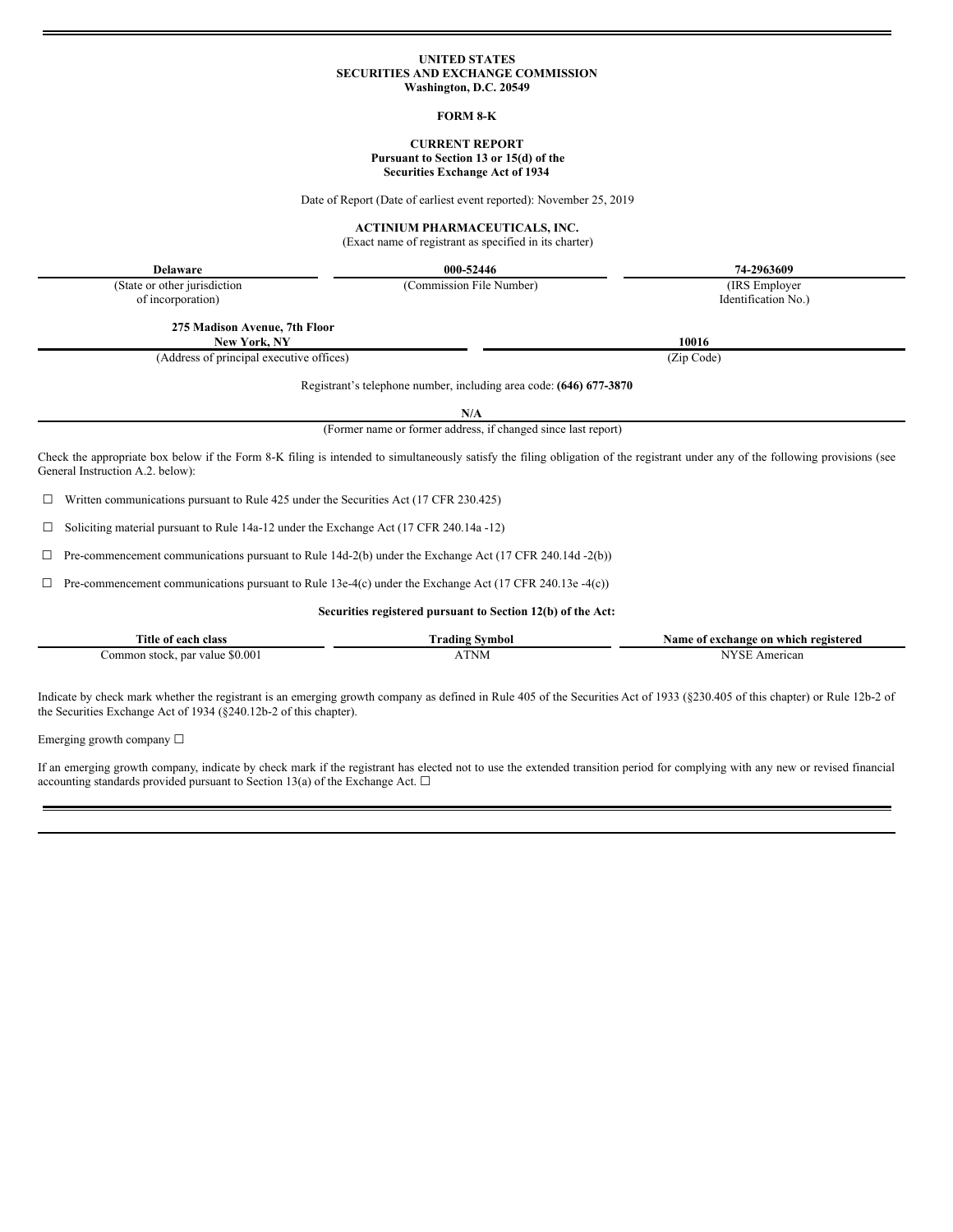#### **Item 8.01 Other Events**

## *Annual Meeting of Stockholders*

On November 25, 2019, Actinium Pharmaceuticals, Inc. announced that its 2019 Annual Meeting of Stockholders will be held on Wednesday, December 18, 2019, at 9:30 a.m. (Eastern Time) at The Garden City Hotel, 45 Seventh St, Garden City, NY 11530. The purpose of the meeting, which is more fully described in the Definitive Proxy Statement filed on November 25, 2019 with the Securities and Exchange Commission and mailed to shareholders of record as of November 15, 2019 is as follows:

- 1. To elect Ajit S. Shetty as a Class III director to serve for a three-year term that expires at the 2022 Annual Meeting of Stockholders, or until his successor is elected and qualified or until his earlier resignation or removal; and
- 2. To ratify the appointment of Marcum LLP as our independent registered public accounting firm for the fiscal year ending December 31, 2019; and
- 3. To approve the Actinium Pharmaceuticals, Inc. 2019 Stock Plan, that may be implemented at the discretion of our Board of Directors before December 18, 2020 without further approval or authorization of our stockholders, to issue 10,000,000 shares of common stock available for issuance thereunder (Options and Restricted Stock or other awards) to attract and retain the best available personnel and to support planned hiring efforts as the company grows; and
- 4. To ensure that we are able to maintain compliance with the listing standards of the NYSE AMERICAN exchange we are seeking authorization for the Board of Directors, subject to their discretion, to effect a reverse stock split or alternately abandon such action depending on the stock price. The NYSE AMERICAN listing standards require that an issuers stock not fall below \$0.20 on a 30-day average and include an automatic delisting, which would occur immediately if such stock trades at or below \$0.06 at any time. While our stock is not at these levels, to prevent such an occurrence, we seek approval to amend our certificate of incorporation for our Board of Directors to be authorized to effect a reverse stock split at a ratio not greater than 1-for-75 at its discretion.

The exact ratio is to be set at the discretion of our Board of Directors before December 18, 2020 without further approval or authorization of our stockholders. If the Board of Directors effects the reverse split, they will take into consideration the price of our common stock at that time to determine the exact ratio so that the price of our common stock be above a certain share price threshold such as \$1.00 per share, which is a price level many institutional investors cannot invest below or above \$5.00 per share, which, if below, is considered a "Penny Stock" that precludes many brokerage firms and institutional investors from investing. The Board of Directors may alternatively elect to abandon such proposed amendment and not effect the reverse stock split authorized by stockholders, in its sole discretion; and

- 5. To approve an amendment to our Certificate of Incorporation to increase the number of shares of common stock, par value \$0.001 per share, the corporation is authorized to issue by 400,000,000; and
- 6. To hold a non-binding advisory vote on the compensation of our named executive officers; and.
- 7. To hold a non-binding advisory vote to determine the frequency of future advisory votes on the compensation of the named executive officers.

#### Item 5.02. Departure of Directors or Certain Officers; Election of Directors; Appointment of Certain Officers; Compensatory Arrangements of Certain Officers.

## **Departure of Officer**

Effective November 29, 2019, Anil Kapur, our Chief Commercial Officer, is resigning from the Company to pursue other opportunities. There was no disagreement on any matter relating to the Company's operations, policies or practices.

|  | c |  |
|--|---|--|